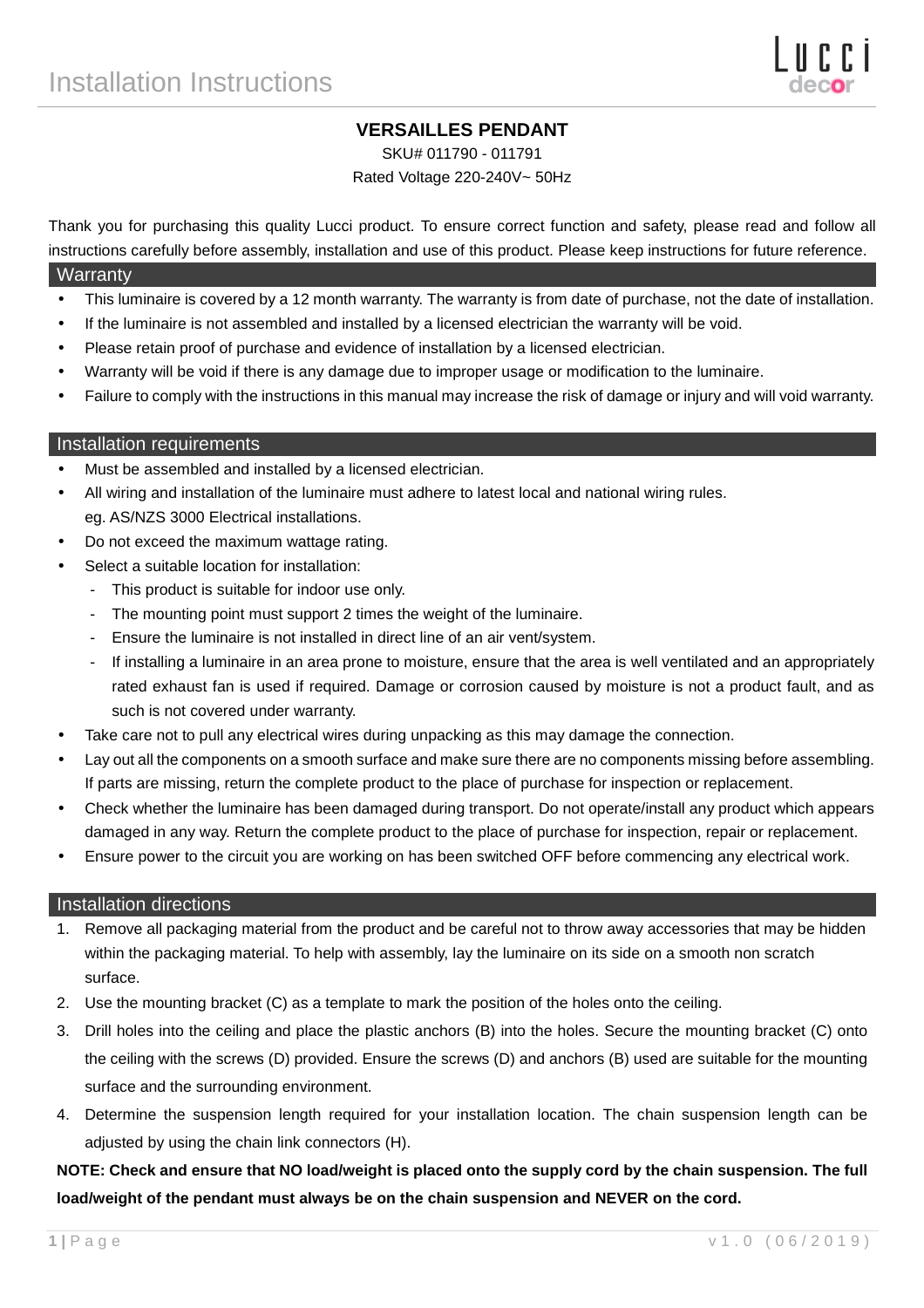5. Connect the mains supply wire to the terminal block (A) provided. Ensure that the wires are secure and no bare wires are exposed. Then secure the cover on the terminal block.

| <b>Mains Supply Wire</b> |  |  |
|--------------------------|--|--|
| Earth - Yellow/Green     |  |  |
| Neutral - Blue or Black  |  |  |
| Live – Brown or Red      |  |  |

**Luminaire Wire / Terminal block** Yellow/Green or  $\left(\frac{\Gamma}{n}\right)$ Blue or N Brown or L

- 6. Install the canopy (F) onto the mounting bracket (C) and secure by tightening the screws on the side (E).
- 7. Install a globe (I not included) into the lamp holder. Do not exceed the maximum wattage rating.
- 8. After the installation, switch on the luminaire to test and enjoy your new lighting product.



## Safety tips

- Always ensure the power is OFF and the luminaire has cooled down before performing any maintenance, cleaning, changing the globe or making any adjustment to the luminaire.
- To avoid injury or damage to the luminaire, ensure that power leads and screws are secure before connecting the power.
- Select a suitable location away from liquids and hazards.
- Ensure that the luminaire does not come in contact with corrosive chemicals/solvents or abrasive cleaners etc.
- To clean, wipe with a damp clean cloth. Do NOT soak or immerse the product in water or other liquids.